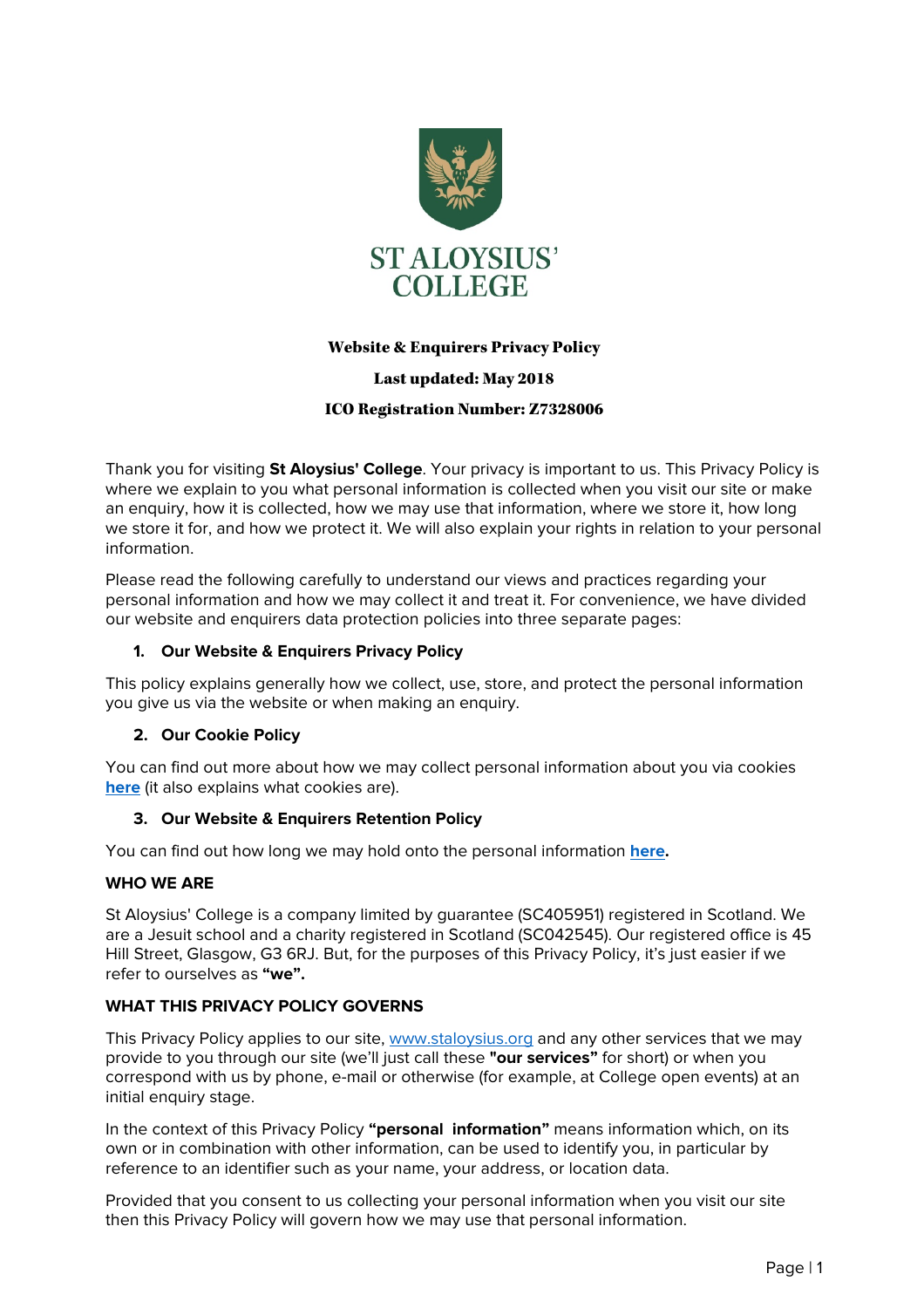Because we are a school located in Scotland the personal information that you give us or that we collect from you will be held under Scottish data protection legislation (but we'll just refer to this as **"the legislation"**). The legislation requires that we tell you that we are a data controller for your personal information or, in other words, we determine the purposes for which and the manner in which any of your personal information are, or are to be, processed by us.

# **HOW YOU CONSENT TO US COLLECTING YOUR PERSONAL INFORMATION**

When you visit our site you should see a pop-up at the bottom of your screen directing you to this Privacy Policy and our Cookie Policy.

By clicking or selecting the "**I Agree**" button that appears in the pop-up then you are demonstrating to us that you are freely giving us informed and specific consent for us to collect and process your personal information for the purposes specified in this Privacy Policy and you are accepting and consenting to the practices described.

If you do not click or select the "**I Agree**" button that appears in the pop-up at the bottom of your screen then we will endeavour to not collect your personal information – this is subject to the caveat below.

If you do not see a pop-up at the bottom of your screen then you may have already accepted our Privacy Policy and our Cookie Policy. You may also be using a pop-up blocker or similar tools that may prevent this policy from being brought to your attention. Please ensure that any pop -up blockers are disabled when you use our site. We cannot be held liable to you if you use pop-up blocks or similar tools that prevent us from complying with our obligations under the legislation.

Caveat: Even if you do not click or select the "**I Agree**" button there is still some information that we may automatically collect about you - this normally isn't personal information but rather technical information sent by your device and used to connect your computer, tablet, or mobile device to the Internet, including your browser type and version, the time when you visit our site, your time zone setting, certain browser plug-in types and versions, operating system and platform. This type of information is sent by you to our site automatically and it isn't something that we can prevent. We only use this information to administer our site including troubleshooting, load testing, traffic throughput, data analysis, performance testing, and for anonymised research and statistics purposes that we only use internally.

If you enquire via telephone, email, or otherwise (for example, at College open events) we will collect any information you provide as per this Privacy Policy and accompanying Retention Policy. We will not send you marketing communications unless you have specifically requested them.

# **INFORMATION WE MAY COLLECT**

If you consent to us collecting your personal information then we may process the following data about you:

### **Information you give to us:**

You may give us personal information about you by filling in forms on our site or by corresponding with us by phone, e-mail or otherwise (for example, at College open events). This includes information you may provide to us when you register to use our site, subscribe to our services, search our site, participate in any discussion boards or other social media functions on our site, enter a competition, promotion or survey, fill out a form at our open events, and when you report a problem with our site.

The information you give us may include:

- Your name;
- Address:
- E-mail address: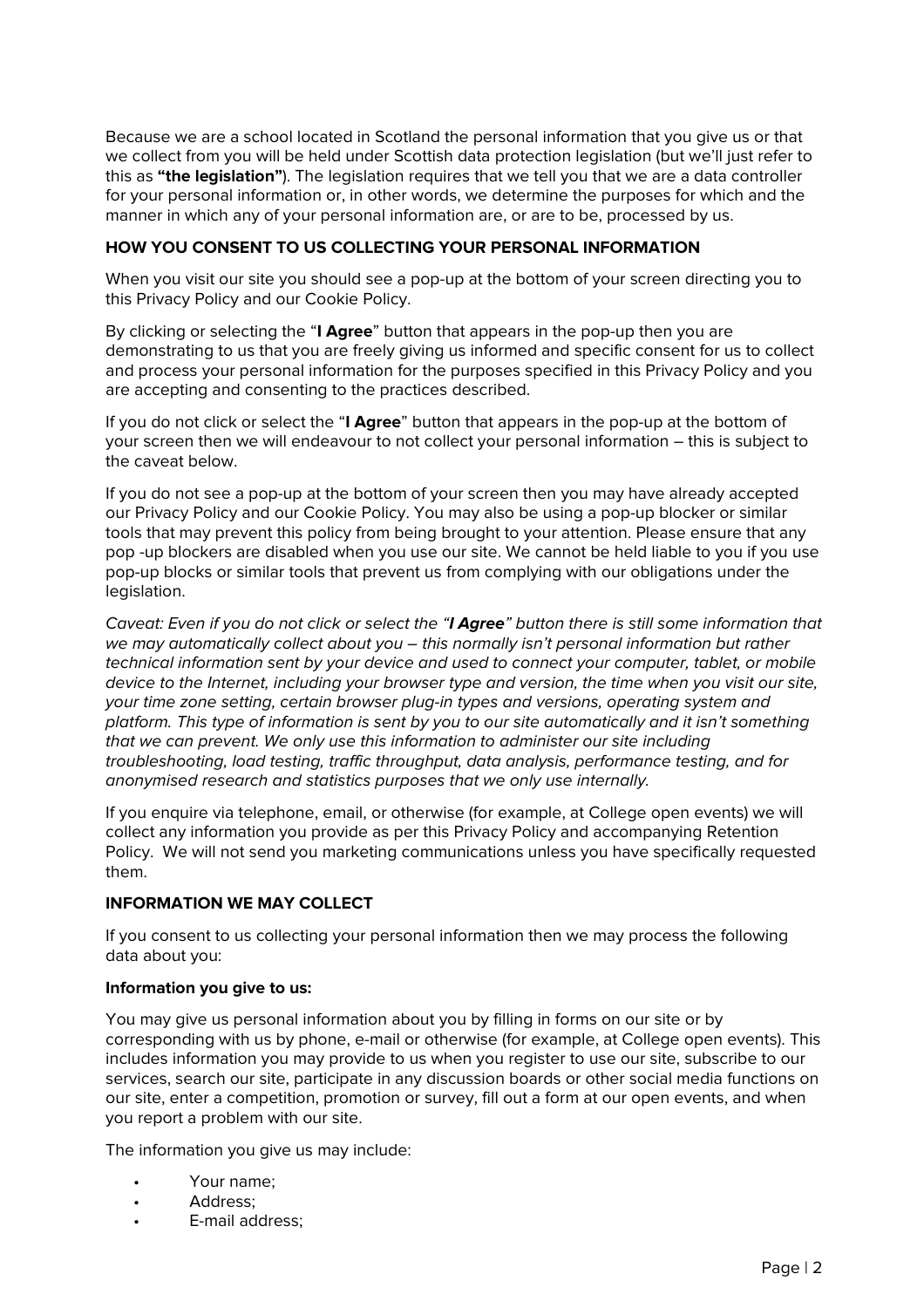- Phone number;
- Your child's name and date of birth;
- Your child's current/previous school;
- IP address:
- Financial and credit card information; and
- Photographs and/or videos

#### **Information we collect about you:**

When you visit our site we may collect information about you, including which pages you have visited (including date and time) which services and pages you viewed or searched for, page response times, download errors, files downloaded, length of visits to certain pages, page interaction information (such as scrolling, clicks, and mouse -overs), and methods used to browse away from a page and any phone number used to call our customer service number.

The purpose of this information is to allow us to administer our site and for internal operations, including troubleshooting, data analysis, testing, research, improving our site to ensure that content is presented in the most effective manner for you and for your computer, and as part of our efforts to keep our site safe and secure.

#### **Information we receive from other sources:**

We use a third party service, Google Analytics, to collect standard internet log information as well as information on visitors' behaviour including pages they visit and how long they stay on our website. We do this in order to improve our user experience and service offering and cannot identify individuals from the information. Neither St Aloysius' College, nor Google, make any attempt to identify visitors to the site.

#### **Information you may pass to third-partied outside our control:**

On many of the pages on our site you will see 'social buttons'. These enable you to share or bookmark pages on our site. These may include buttons for: Twitter, Facebook, Instagram or other social features.

In order for us to implement these buttons on our site and connect them to the relevant social networks and external sites, there are scripts that are executed from domains owned by thirdparties and outside of our control.

You should be aware that these sites are likely to be collecting information about what you are doing all around the Internet, including on our site. So if you click on any of these buttons, these sites will be registering that action and may use that information. In some cases these sites will be registering the fact that you are visiting our site, and the specific pages you are on, even if you don't click on the button but are already or automatically logged into their services, like Google and Facebook.

We recommend that you check the respective policies of each of these sites to see how exactly they use your personal information and to find out how to opt out, or delete such personal information.

If you are a parent of a pupil who attends our school, an alumni, a member of staff, or a pupil who is 12 years or older and attending our school then this Privacy Policy will apply alongside our additional privacy policies. These other policies would have been brought to your attention separately, however, if you are unsure then please do not hesitate to contact us.

# **HOW WE MAY USE YOUR PERSONAL INFORMATION**

When you give us your personal information then we may use it to:

- 1. Carry out our obligations from any contracts entered into between you and us and to provide you with information that you request from us.
- 2. Provide you with information about our school.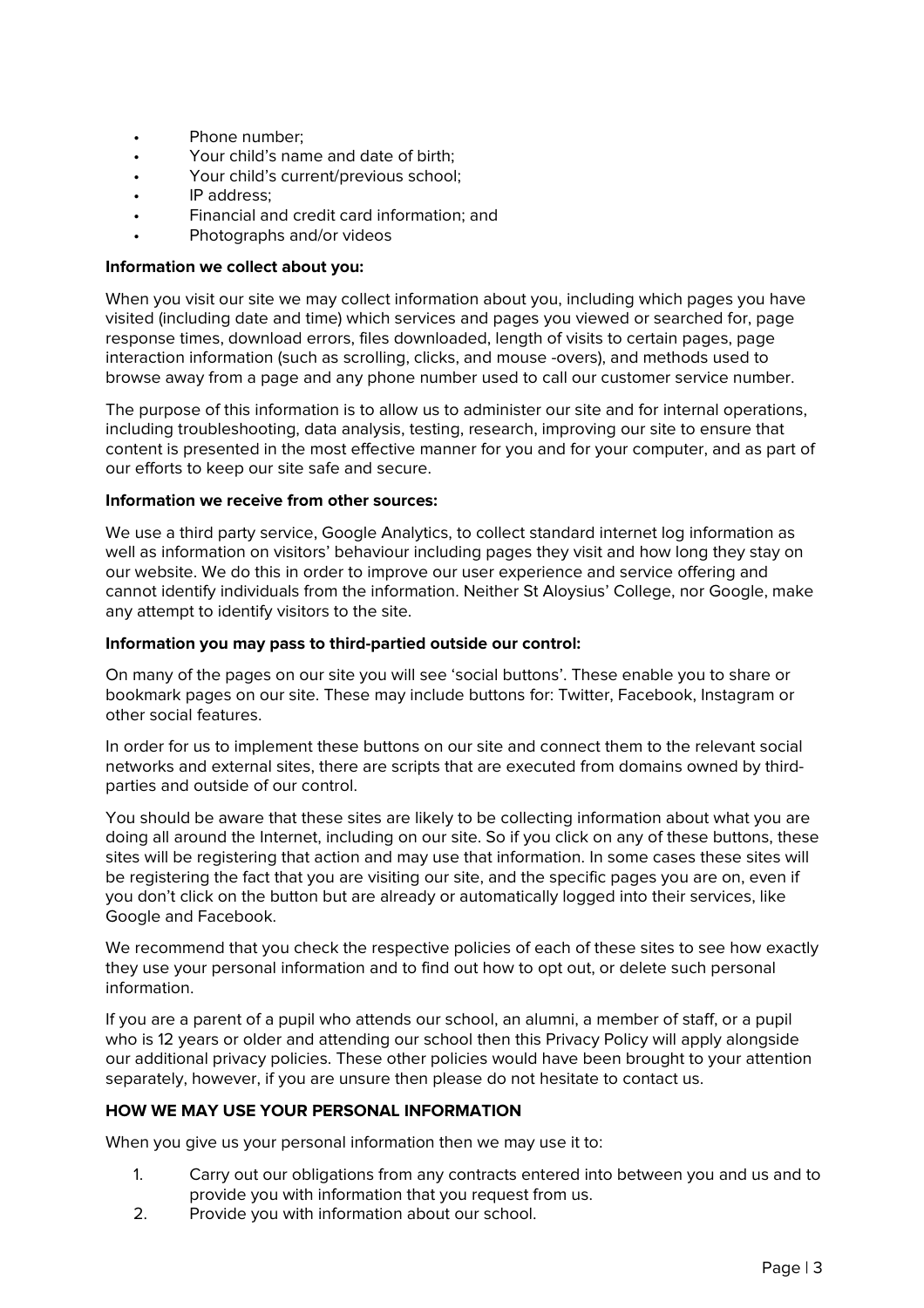3. Ensure that content from our site is presented in the most effective manner for you and for your computer.

If you provide us with your e-mail, telephone, mobile number, or address then we may contact you by these means. However, we will not use your personal information for marketing purposes without your express consent.

# **MARKETING**

If you opt-in to receive information about us then, depending on what personal information we hold about you, we may decide to contact you via:

- **Email**
- Post
- **Telephone**

If you opt-in to receive communication then we may need to pass your personal information to select third parties who are responsible for facilitating communication with you on our behalf. For example, we may need to pass some of your personal details if you wish to be contacted via SMS because we need to partner with a third party business to provide us with this ability.

The third parties that we use are as follows:

#### 1. **MailChimp**

**Purpose**: Email

**Information passed**: email addresses, first name, and surname.

2. **Google Analytics** (view our Cookie Policy here)

**Purpose**: Website Analytics

**Information passed**: Information on how you use the site.

If you have opted-in to receive communications but that organisation is not listed above then this might be because we are using that organisation or service on a one -off basis – in which case, we will let you know. If you are unsure then please get in touch with us.

The purpose of opting into receiving communications from us is to help us better understand you, engage with you, share details about the school, and to assist us in providing the types of communications that you wish to receive from us. We will not knowingly sell your personal information for marketing purposes or pass your personal information to third parties.

If you are receiving communications from us in error or you have opted-out then please get in touch with us and we apologise for any inconvenience caused.

### **WHERE WE STORE YOUR PERSONAL INFORMATION**

Information you provide us is stored securely on College premises or via third-parties mentioned above.

If you choose to receive marketing emails from us, we use a third party company, MailChimp, to send these. They will store such information in the United States.

Where we allow an organisation to process your personal information outside of the European Economic Area, we will ensure that we create and maintain appropriate safeguards with those organisations so that your personal information is subject to the same standards and protections as when we are processing your personal information inside the European Economic Area.

In line with GDPR, we have a Data Processing agreement with MailChimp.